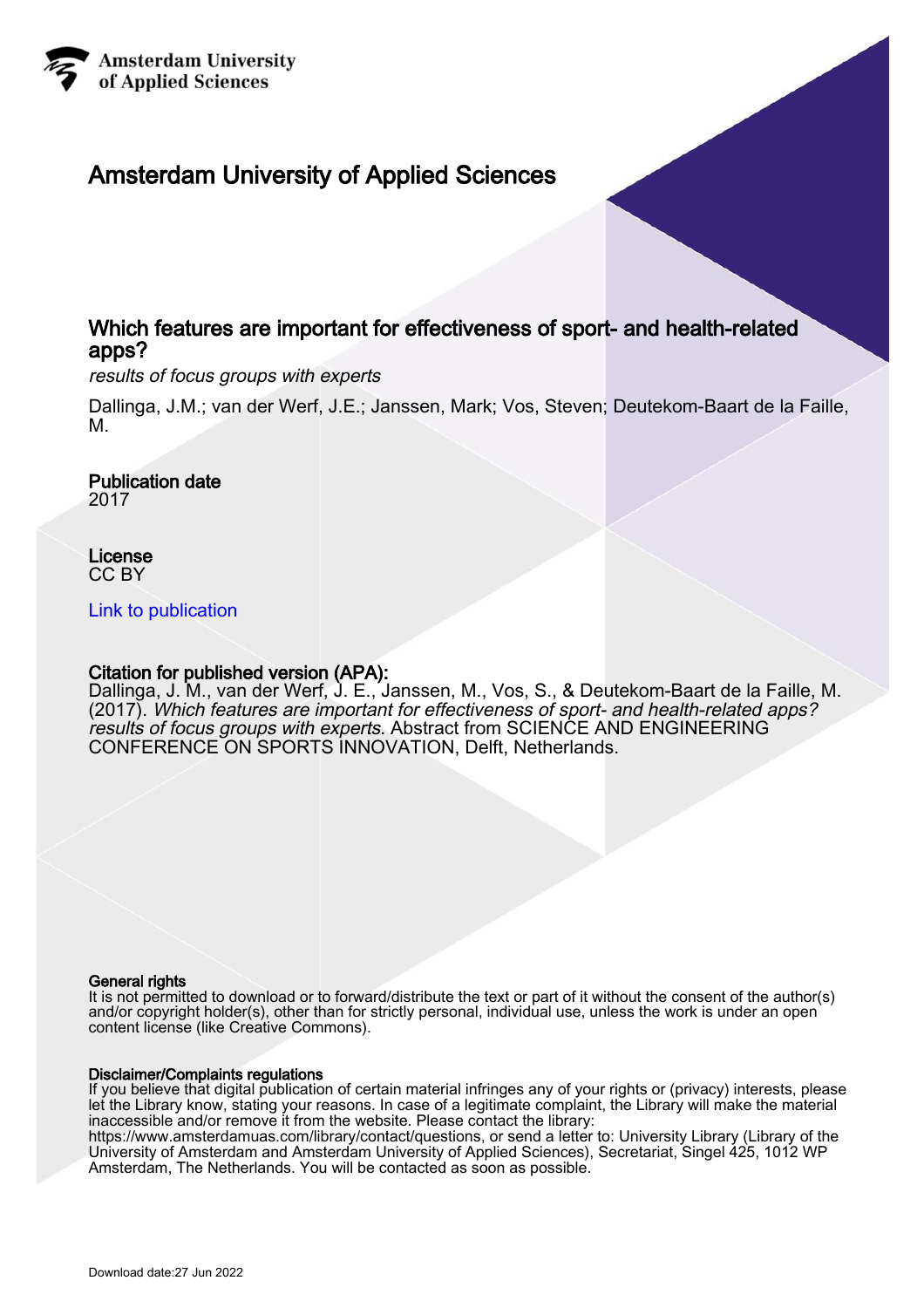## **Which factors are important for effectiveness of sport- and health-related apps? Results of focus groups with experts**

## **J.M. Dallinga\* 1,2, J. van der Werf<sup>2</sup> , M. Janssen<sup>3</sup> , S. Vos3,4 , M. Deutekom-Baart de la Faille1,2**

<sup>1</sup> Inholland University of Applied sciences, Faculty of Health, Sports and Social Work, Bijdorplaan 15, 2015 CE Haarlem, the Netherlands <sup>2</sup> Amsterdam University of Applied Sciences, Faculty of Sports and Nutrition, Dr Meurerlaan 8, 1067 SM Amsterdam, the Netherlands <sup>3</sup> Fontys University of Applied Sciences, School of Sport Studies, Theo Koomenlaan 3, 5644 HZ Eindhoven, The Netherlands <sup>4</sup>Eindhoven University of Technology, Department of Industrial Design, De Zaale, 5612AJ Eindhoven, The Netherlands

> Email: [j.m.dallinga@hva.nl](mailto:j.m.dallinga@hva.nl) Website: www.hva.nl/krachtvansport

#### **ABSTRACT**

A huge amount of sport- and health-related smartphone applications (apps) is available in the app stores [1]. These apps are often used by individual recreational athletes participating in running, walking or cycling [2]. Exercise apps ideally should support athletes and encourage them to be physical active in a frequent and healthy way. In order to reach these goals, more insight into the value of different app features is necessary. With this knowledge the health enhancing effects of apps can be improved. Therefore the aim of this study was to identify which features in sportand health-related apps are important for stimulating and maintaining physical activity. Two focus groups ( $n=4$  &  $n=3$ ) were organized to identify and rank app features relevant for increasing and maintaining physical activity. These groups were facilitated by two of the authors (JD and JvdW). A nominal group technique was used. Seven behavioral and sport scientists participated in the focus groups consisting of three consultation rounds. In the first round these experts were asked to individually list all factors that they found necessary for increasing and maintaining physical activity. After that, all factors were collected, explained and listed on a white board. In the second round the experts were asked to individually rank the ten most important features. Subsequently, these rankings were discussed groupwise. In the last round, the experts individually made a final ranking of the ten most important features. In addition, they were also asked to appoint a score to each feature (0-100), to indicate the importance. The participants in the focus groups generated 28 and 24 features respectively in round one. As a result of the third round, twenty-five features were identified as most important. Factors with highest frequency in the top 10 most important factors were 'usability' (n=7), 'monitoring' (n=5), 'fun' (n=5), 'anticipating/context awareness' (n=5) and 'motivational feedback' (n=4). Factors with highest importance scores were 'instructional feedback' (95.0), 'motivating/challenging' (95.0), 'monitoring' (92.5), 'peer rating and peer use' (92.0) and 'motivational feedback' (91.3). In conclusion, based on opinions of behavioral and sport scientists several app features were extracted related to physical activity, with instructional feedback and features that motivate or challenge the athlete as most important. A smart and